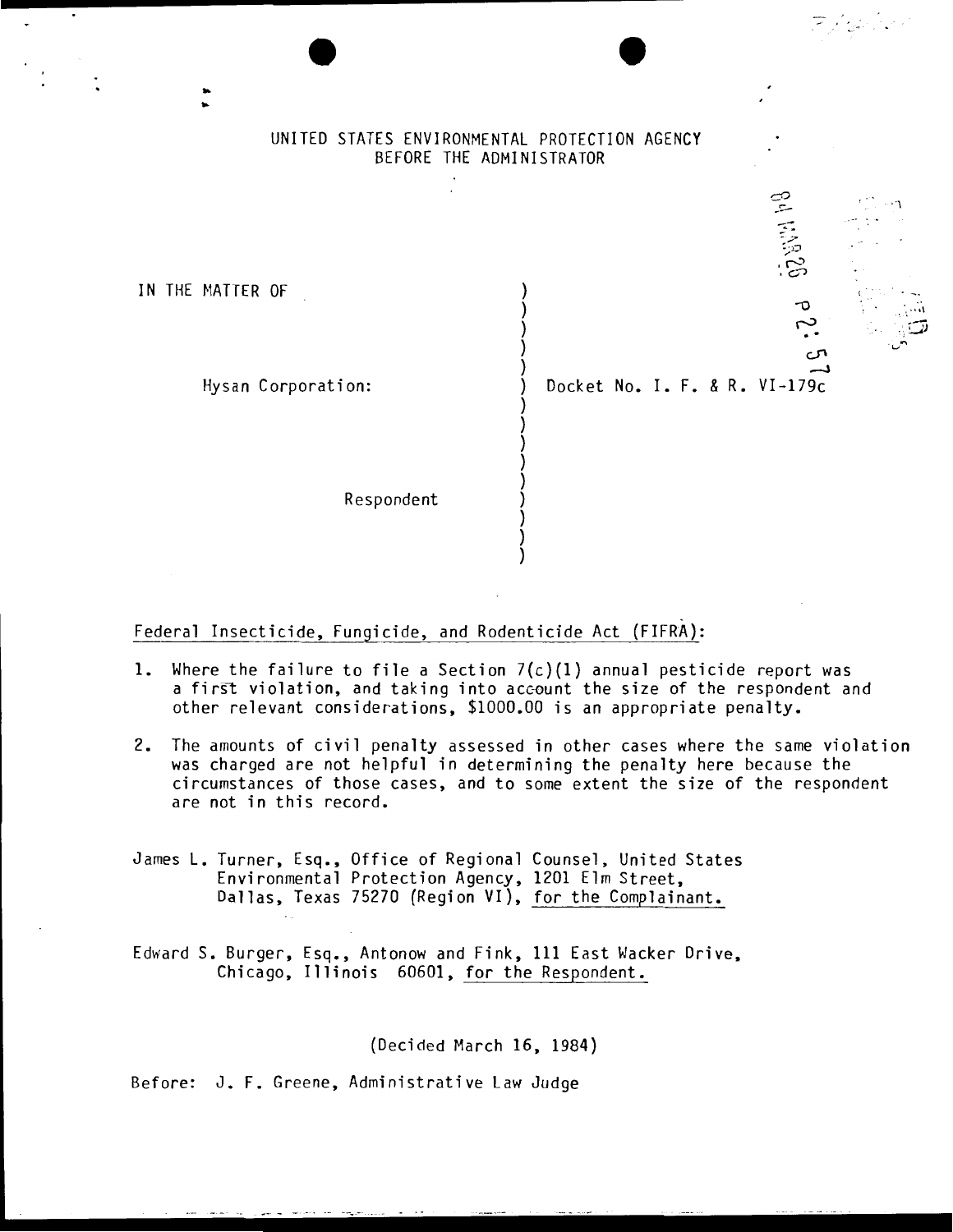## DECISION AND ORDER

This matter arises under 7 U.S.C. Section 136, et seq., the Federal Insecticide, Fungicide, and Rodenticide Act, as amended (hereafter "the Act") and regulations issued pursuant to authority contained therein, 40 C.F.R. Section 168.01 et seq. In this civil action, the Environmental Protection Agency, the complainant herein, seeks assessment of civil penalties against the respondent pursuant to 7 U.S.C. 136 1(a), Section  $14(a)(1)$  of the Act, for certain alleged violations of the Act.

The complaint charges that the respondent failed to file, for the year 1982, a report required by Section 7 of the Act (7 U.S.C. 136e(c) (1)) and 40 CFR 167.5 to be filed annually with the Administrator of the U. S. Environmental Protection Agency regarding amounts and types of pesticides produced at and sold by the respondent's establishment in Arlington, Texas. A civil penalty of \$3,200.00 is proposed by the complainant for violation of Section 12 of the Act, 7 U.S.C. 136 j(a)  $(2)(L)$ ), which makes violations of Section 7 of the Act by a producer of pesticides unlawful.

The facts are not in dispute. The sole issue is whether the proposed penalty is appropriate in the circumstances. The respondent urges that the violation is "technical" only, that the penalty should be waived, or, if assessed, should be minimal, and that, in similar cases where the same violation was charged, the penalty was waived or has been very small. The complainant takes the view that the pesticide reporting system is crucial to the agency's administration of the Act, that effective law enforcement depends upon the assessment of a substantial penalty for failure to comply with the Act's requirements, that the penalty proposed in the complaint was arrived at "in accordance with regular agency procedures," and that, in any event, the proposed penalty is less than the \$5,000.00 maximum permitted by the Act (Section  $14(a)(1)$ , 7 U.S.C. 136 1 (a)(1)). Respondent's counsel, in urging reduction of the proposed penalty, stated that the failure to file the 1982 pesticide report was an oversight possibly caused by the recent merger of Chemix Corporation into the respondent, and that the entire production of the Arlington facility was provided to the Agency on the annual pesticide report filed by Chemix under Establishment Number 07998-TX-01. Further, counsel stated, since there was no production for the respondent under its 00334-TX number, the operating personnel may have thought no report had to be filed. (After the report became due, the facility received a letter from the Agency which explained the necessity of filing a report even if production was zero for 1982).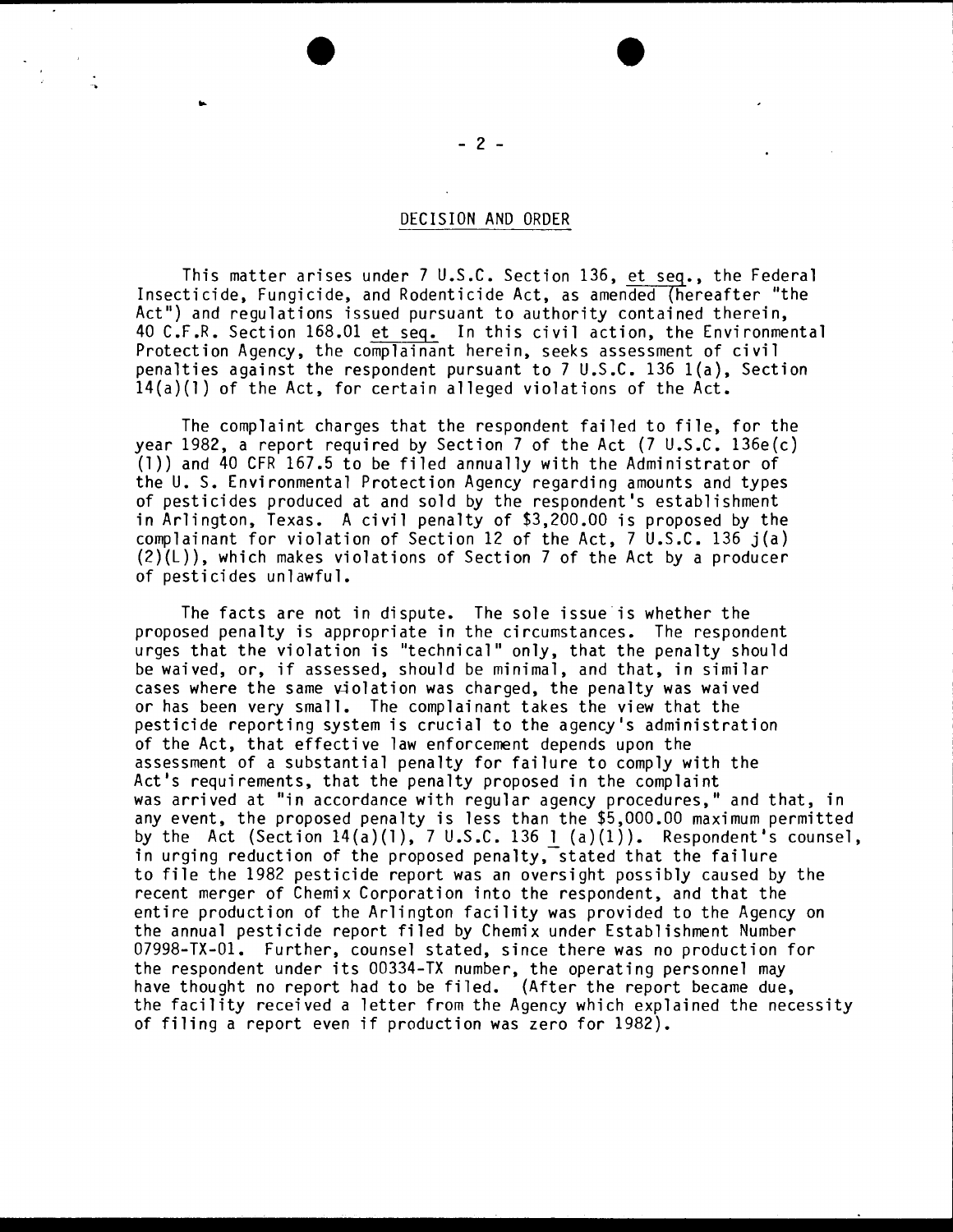In considering the appropriate penalty to be assessed for the. violation shown here, it is the particular circumstances which must be examined. Amounts assessed against other respondents in connection with a series of Complaints starting in October, 1981, for "failure to file" violations (Government Exhibit 10} range widely, suggesting that the circumstances of those assessments may have varied also. The penalty assessed for a second violation, for example, would ordinarily be substantially higher than for a first violation. In any case those assessments are not helpful to the disposition of this matter because the circumstances leading to those assessments are not in this record.

Here the record discloses no previous violations of the Act in the many years that the respondent has been in the pesticide business, and, accordingly, taking into account the respondent's size ("Category V", gross sales in excess of \$1,000,000.00} and other relevant considerations, it is determined that \$1,000.00 is an appropriate assessment for this first failure to file a Section  $7(c)(1)$  pesticide report.

FINDINGS OF FACT AND CONCLUSIONS OF LAW

- 1. Respondent Hysan Corporation is subject to the provisions of the Federal Insecticide, Fungicide, and Rodenticide Act, as amended, 7 U.S.C. 136; 7 U.S.C. 136w; 7 U.S.C. 136e(a).
- 2. Respondent Hysan Corporation is a producer operating an establishment registered pursuant to Section 7 of the Act, EPA registration No. 334-TX-01; and is required to file a report as provided by 7 U.S.C. 136 e (c}(1} (Section 7 (c}(1} of the Act) and 40 CFR 167.5.
- 3. Respondent did not file a report as required for the year 1982 by February 1, 1983.
- 4. Respondent violated Section 7 of the Act, 7 U.S.C. 136 e(1)(c), which violation is made unlawful by 7  $U.S.C. 136j(a)(2)(L)$ , for which a civil penalty may be assessed in the amount of \$5,000.00 per violation pursuant to  $\frac{1}{2}$  14(a)(1) of the Act, 7 U.S.C. 136 l(a)(1).
- 5. Under the circumstances of this case, and where the record shows no previous violation of the Act, \$1,000.00 is an appropriate penalty for the violation in question.

 $\overline{u}$ •. . ,.,.- ... \_\_\_\_ \_ - '-- ~- <sup>~</sup>c \_\_ .. ··-. - --· · -~----- --- J. F. Greene

Administrative Law Judge

Washington, DC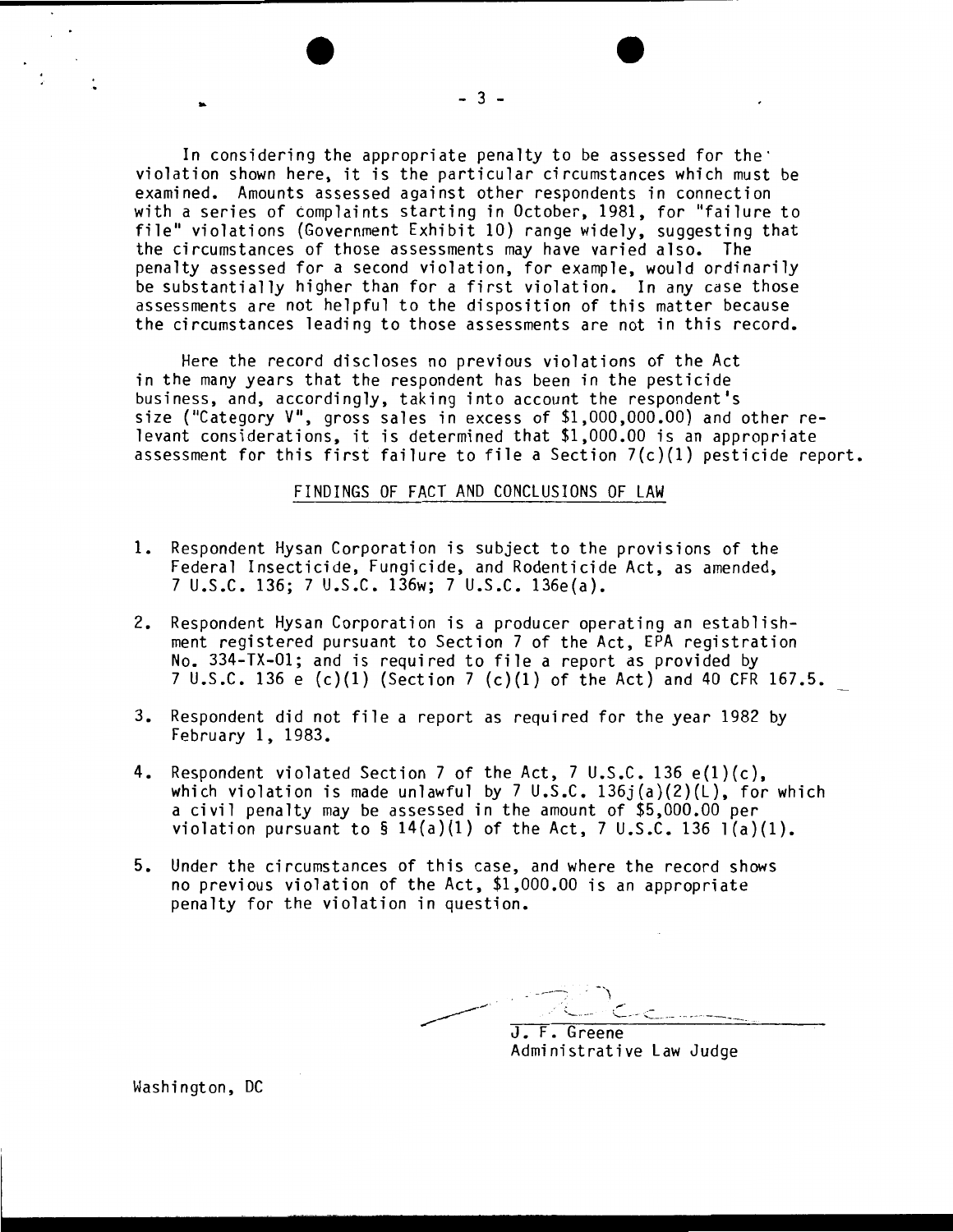| <b>RECUSAL FORM</b>                                                                                                                                                                                                                                                                                                                                                                        |              |                |  |  |  |  |  |
|--------------------------------------------------------------------------------------------------------------------------------------------------------------------------------------------------------------------------------------------------------------------------------------------------------------------------------------------------------------------------------------------|--------------|----------------|--|--|--|--|--|
| INSTRUCTIONS: This form must be included with ALL documents requiring review by the Administrator, Mr., William D. Ruckelshaus.                                                                                                                                                                                                                                                            |              |                |  |  |  |  |  |
| [] 1. It appears that the financial interest of an entity listed on Attachment A, or the industry of which it is a member, is distinctively<br>affected or involved in this particular matter.                                                                                                                                                                                             |              |                |  |  |  |  |  |
| NAME OF ENTITY AND/OR INDUSTRY                                                                                                                                                                                                                                                                                                                                                             |              |                |  |  |  |  |  |
|                                                                                                                                                                                                                                                                                                                                                                                            |              |                |  |  |  |  |  |
| NATURE OF ENTITY'S INTEREST                                                                                                                                                                                                                                                                                                                                                                |              |                |  |  |  |  |  |
|                                                                                                                                                                                                                                                                                                                                                                                            |              |                |  |  |  |  |  |
| [12] 2. It appears that (1) this is a particular regulatory or adjudicatory matter in which an entity listed on Attachment A or Attachment B<br>is a party-in-interest and (2) the matter (a) was pending before EPA at the time Mr. Ruckelshaus was affiliated with that entity, or<br>(b) was one in which he was directly and substantially involved while affiliated with that entity. |              |                |  |  |  |  |  |
| NAME OF ENTITY                                                                                                                                                                                                                                                                                                                                                                             |              |                |  |  |  |  |  |
| NATURE OF ENTITY'S PARTICIPATION                                                                                                                                                                                                                                                                                                                                                           |              |                |  |  |  |  |  |
|                                                                                                                                                                                                                                                                                                                                                                                            |              |                |  |  |  |  |  |
|                                                                                                                                                                                                                                                                                                                                                                                            |              |                |  |  |  |  |  |
|                                                                                                                                                                                                                                                                                                                                                                                            |              |                |  |  |  |  |  |
| 3. It appears that the entity listed below has an interest in this matter and that Mr. Ruckelshaus had a prior affiliation with such<br>entity. (Do not check this box if No. 1 or No. 2 above applies.)                                                                                                                                                                                   |              |                |  |  |  |  |  |
| <b>NAME OF ENTITY</b>                                                                                                                                                                                                                                                                                                                                                                      |              |                |  |  |  |  |  |
|                                                                                                                                                                                                                                                                                                                                                                                            |              |                |  |  |  |  |  |
| NATURE OF ENTITY'S INTEREST                                                                                                                                                                                                                                                                                                                                                                |              |                |  |  |  |  |  |
|                                                                                                                                                                                                                                                                                                                                                                                            |              |                |  |  |  |  |  |
|                                                                                                                                                                                                                                                                                                                                                                                            |              |                |  |  |  |  |  |
| There is no potential recusal issue apparent to the office originating this matter.                                                                                                                                                                                                                                                                                                        |              |                |  |  |  |  |  |
| NAME(S) OF OFFICIAL(S)<br>FILING RECUSAL FORM                                                                                                                                                                                                                                                                                                                                              | SIGNATURE(S) | DATE           |  |  |  |  |  |
| J. F. Greene<br>Administrative Law Judge                                                                                                                                                                                                                                                                                                                                                   |              | March 21, 1984 |  |  |  |  |  |
|                                                                                                                                                                                                                                                                                                                                                                                            |              |                |  |  |  |  |  |
|                                                                                                                                                                                                                                                                                                                                                                                            |              |                |  |  |  |  |  |

EPA Form 1300-20 (Rev. 10-83) Previous edition is obsolete. CONCURRENCES CONTINUED ON REVERSE.

 $\overline{\mathcal{L}}$  and  $\overline{\mathcal{L}}$  .

 $\sim$  -second and  $\sim$  -second  $\sim$ 

 $\overline{\phantom{a}}$ 

 $\sim$   $\sim$   $\sim$ 

 $\overline{a}$  $\ddotsc$ J.

 $\mathcal{L}^{\pm}$  and  $\mathcal{L}^{\pm}$  . The mass  $\mathcal{L}^{\pm}$ 

 $\bar{\mathcal{A}}$  .  $\bar{\mathcal{A}}$